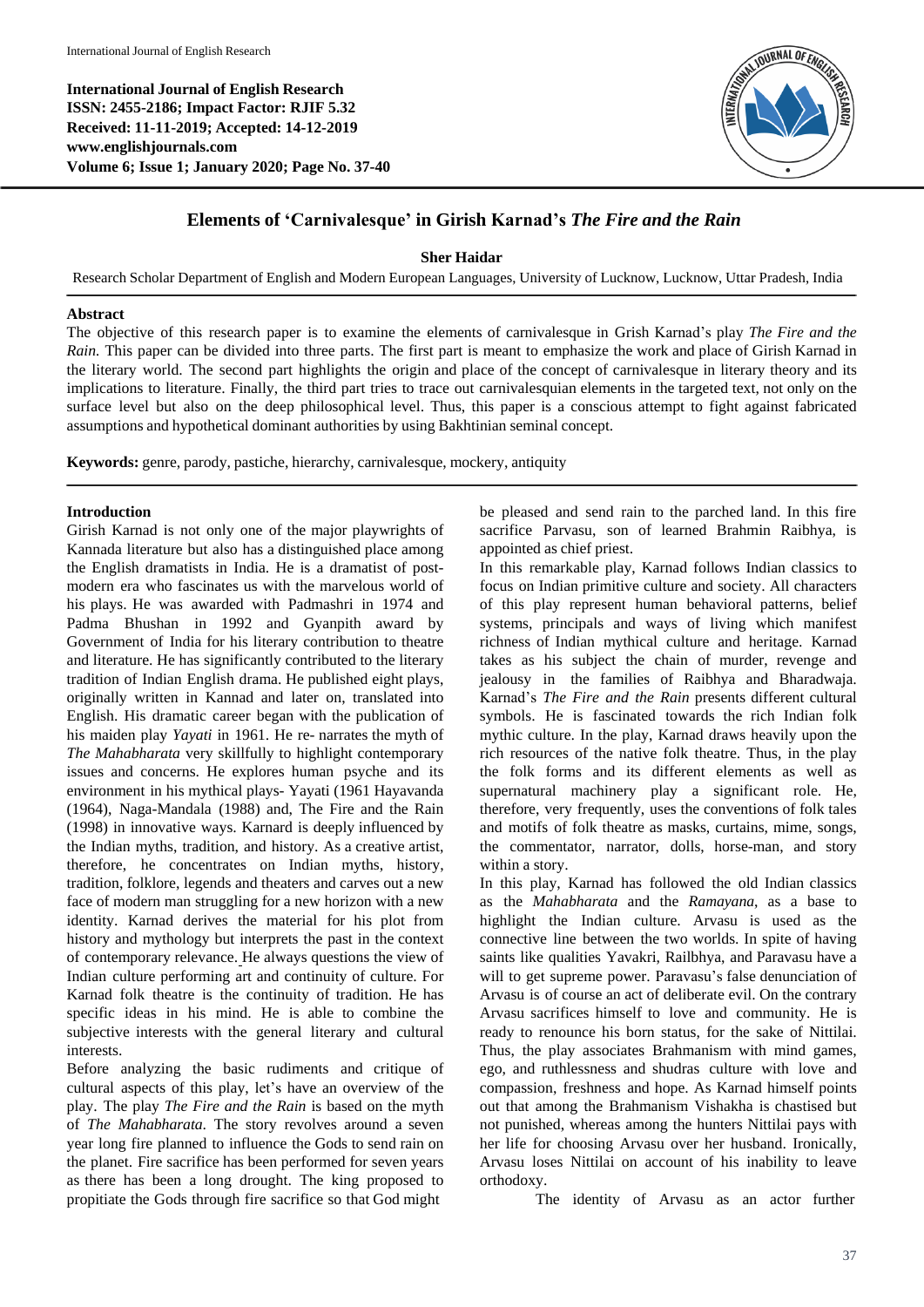complicates the treatment of Brahmanism. Because in terms of both origin and practice of theatrical performances compliment the Vedic rituals. In the note of the play Karnad argues that ''Theatre as theorized and practiced in antiquity is not a secular counter point to a Yajna but a parallel performance that can ever offer a welcome diversion from the recourse of rituals.

In *The Fire and the Rain* Karnad explores a tangled relationship between representation and reality of the fictional characters. Paravasu corrupts the fire sacrifice by his act of murder and betrayal. With the help of various such incidences, the distinction between fact and fiction has been erased. Arvasu assumes the demonic role in the play and temporarily becomes his real self. It leads to the desecration of the Yajna site and the death of Paravasu. A little after, Nittilai loses her life because she cannot oppose her human impulse to rush to Arvasu's help. The crisis ends within the community. It is nothing but Arvasu's real life decision to sacrifice his own happiness. All these inter linked elements make *The Fire and the Rain,*Karnad's most ambitious meta theatrical play in which performance is not just a framing device but a thematic preoccupation and an intrinsic part of main action.

Mikhail Bakhtin propounds the concept of 'carnivalesque' in his two seminal books *Rabelais and his World (1965)* and *Problems of Dostoevsky's Poetics (1972)*. Bakhtin strives to trace the occurrence of the carnivalesque in ancient, medieval, and renaissance writers and attempts to demonstrate that the prehistory of novelistic discourse begins with the carnivalization of genres. Bakhtin's notion of carnivalesque, therefore, has deep roots in antiquity. Bakhtin is of the opinion that the structure of the novel had originated from carnivalesquian tradition, which is found universally in all cultures and throughout the ages. Thus, the novelistic structure begins to build up into a distinct genre by incorporating other forms to the original carnivalsque form. Bakhtin emphasizes that novel is and always will remain an amalgamation of diverse forms of literature. For him, novel is a dynamic, vibrant, and inherent form of literature because it has acquired the capacities within itself to transform and upgrade constantly. Consequently, in the novel the elements of carnivalesque turned up with the mixing of serio-comic elements. Since, before the advancement of novel in the world of literature they were dealt in isolation. It means that those genres which were serious in nature refrained from using the comic and humorous elements. As comic and humorous events and things were regarded inferior for its subject matter as well as something that has to do with common people or masses in those days. With the help of the concept of carnivalesque in literature, Bakhtin attempts to subvert the authoritarianism of literary genres that support the grave and serious elements.

Therefore, for Bakhtin, carnival is an expression of 'folk laughter' and 'folk humour' within a literary work that mocks and challenges the very existence of serious and official cultural manifestations. The fact of the matter is that in every century at every place the 'folk' always occupies a secondary place. It is considered something that is the work of lesser degree, crude, or unsophisticated. But in reality it is a popular folk based culture which is defined by its so called

coarse and unrefined subject matters or themes which demonstrate a derisive antipathy to the official and hierarchical structures of everyday. It mocks, ridicules, derides, and subverts the very foundation of the official culture and literature. M. H. Abrams and G. G. Harpham gives an excellent observation on the nature of carnivalesque. They are of the view that,

This literary mode parallels the flouting of authority and temporary inversion of social hierarchies that, in many cultures, are permitted during a season of carnival. The literary work does so by introducing a mingling of voices from diverse social levels that are free to mock and subvert authority, to flout social norms by ribaldry, and to exhibit various ways of profaning what is ordinarily regarded as sacrosanct (86).

Furthermore, in Bakhtin's *Rabelais and His World,* Bakhtin sees carnival as a great social leveler, bringing together people from every section of society in a "free and familiar" manner. During the carnival, existing social hierarchies of daily life as well as all ready-made truths are profaned and upturned by marginalized voices. Thus, carnival is a model of the world where everyone has a chance to participate and to express his/ her identity. As a result, the elements of carnivalesque in text attempt to create a world that is beyond hierarchies, religious dogmas, and code of beliefs, official norms, and prohibitions. As Bakhtin writes while discussing the characteristics of the carnivalesque that,

All *distance* between people is suspended, and a special carnival category goes into effect: *free and familiar contact among people* . This is a very important aspect of a carnival sense of the world. People who in life are separated by impenetrable hierarchical barriers enter into free familiar contact on the carnival square (123).

In short, carnivalesque refers to a literary form that subverts the dominant style or authoritative atmosphere of text using humor and chaos as potent tools. In relation to highlight the importance of this radical concept, Bakhtin claims,

carnivalization of literature, Proved remarkably productive as a means for capturing in art the developing relationship under capitalism, at a time when previous forms of life, moral principles and beliefs were being turned into" rotten cords" and the previously concealed, ambivalent, and unfinalized nature of man and human thought was being nakedly exposed (150).

However, carnival, in Bakhtin's words, is "the temporary suspension of hierarchical rank," a celebration of the liberation from the "established order". During the carnival everything conventional and official is mocked and reversed and seen as happily grotesque. Hence, "no dogma, no authoritarian, no narrow-minded seriousness can coexist '' during the carnival because this is a "second world" that provides relief from the oppression of institutionalized hierarchy by rejecting and defying the very institutions that proliferated cultural standards. In Bakhtin's view, as observed, laughter and parody are the basic elements of carnival and are subversive of authoritative discourses. In Bakhtin theory of carnivalesque, the festivities are the occasion for collapsing the strict boundaries of social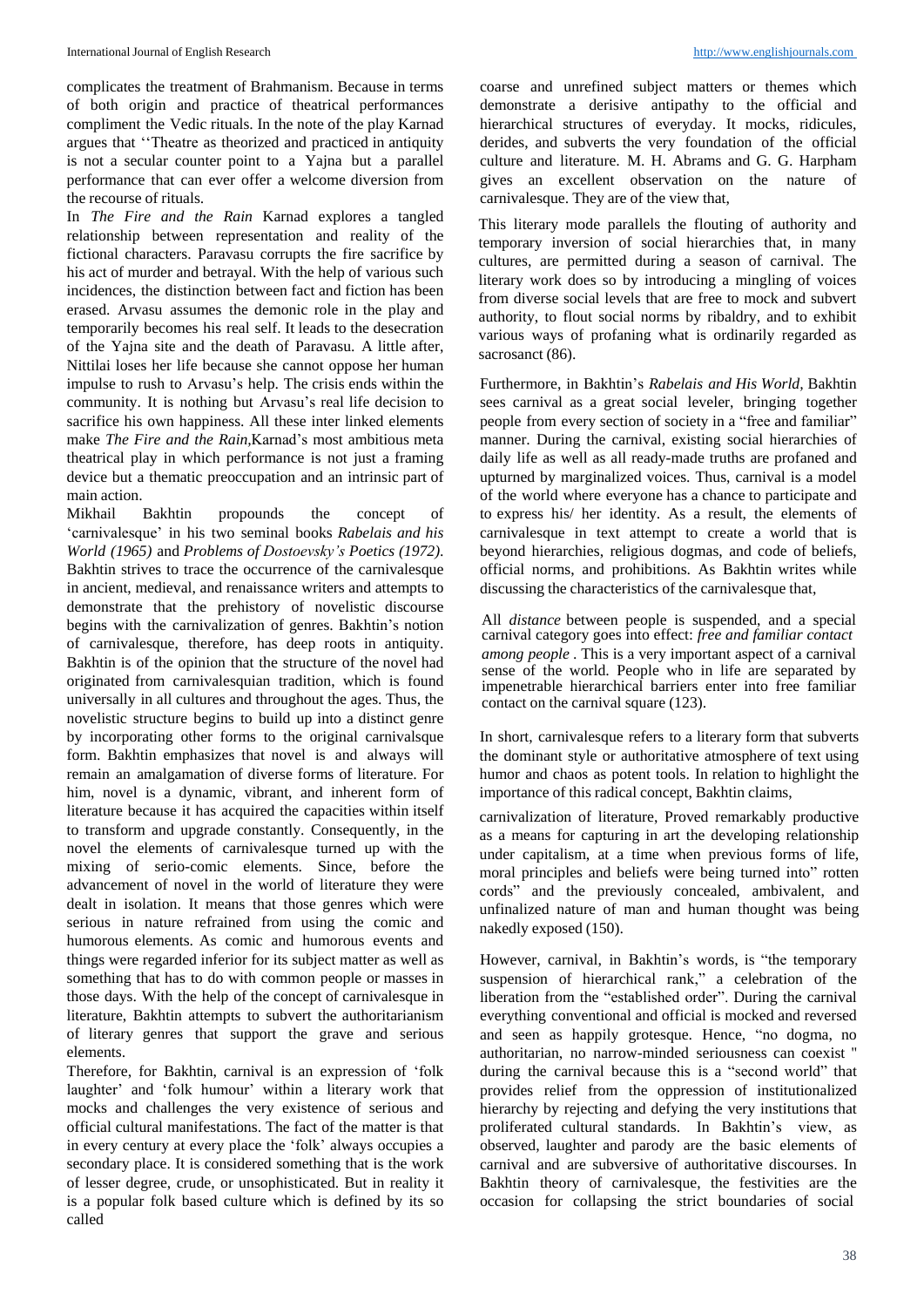hierarchies. During these carnivals, the people from different social class use the language of humor and satire for creative use of language and also for the social changes. As during medieval period, usually among all cultures, there used to happen "feast of fools", during which an atmosphere of irreverence is cultivated or created. And all the sacred or holy things, respected or revered are mocked and profaned. Thus, it becomes clear that there are certain basics elements of a carnivalesquian text which are: inversion of authority, parody, crowning- decrowning, reversal, upside–down, profanities, laughter, grotesque, mockery, pastiche, birthrebirth, death- rejuvenation and so on.

Firstly, Inversion of authority is a remarkable element of carnivalised text. It is quite discernible in the play. Breaking social codes is considered to be a tremendous inversion in society. One is supposed to follow rules and regulations made by certain people and castes. More specifically, there are several hypothetical, predetermined, pre-established, pre-assigned dominant sets of social conduct, constituted by people of different castes and creeds, which are not considered to be transgressed. If anyone dares to encroach it, he or she is excluded from so called anthropologic system. In this play, Arvasu and Nittali break the moral code of the society, subvert orders and rules imposed or implemented by social authority. Karnard represents a tremendous inversion in the novel through the characters of Arvasu and Nittali. In the beginning of the play Karnad casts Arvasu and Nittali as two characters to subvert dominance of casteism in Indian society. He shows the contrast between Brahminism and tribal culture. Arvasu, a born Brahmin, is a connecting link between Brsahminism and tribals. But Nittali, a tribal girl of fourteen, is beautiful, wise, rational and intelligent. She is the daughter of a hunter. In this way Karnad represents characters from two different castes. One is Brahmin which is considered as a high caste of society and the other is hunter which is accepted as a low tribe of social system. Despite their castes they truly love each other. Thus, Karnad challenges cultural authorities which discriminate between people on the grounds of caste, creed and religion.

In addition to it, in Indian society women are not allowed to do anything independently, even in house. In childhood a woman is supposed to be under the control of her father, in youth under her husband and when her husband is dead under her son. She has not been given independence and a woman is expected to follow rules and norms or symbolic codes. Therefore, they are expected to live within the four walls of the house and perform domestic chores. Karnad breaks such symbolic order of society by presenting the character of Vishakha, who is twenty six in age and although married to Parvasu, sage Raibhya's elder son, goes out of house and makes illicit relationship with Yavakri. Vishaka's marrige with Paravasu is not in fact a union of two souls and hearts but is a means of sexual gratification.The illegitimate relationship of Vishakha and Yavakri is reflective of breaking of social codes by Karnad.

Vishakha: My husband and you!He left no pore in my body alone. And you- you think woman is only a pair of half formed breasts.

Yavakri: Enough now.

Vishakha: I'll give you the knowledge Indra could

not give you. My body- its light with speech now (Karnad 19; act 1).

After this cordial conversation she feels her body light and agile. They go behind a champak tree on the bank. In this way Karnad places the character of Vishaka as the wife of a Brahamin but who does not care for it and indulges into restricted activities. She denounces being a woman of culture which goes against social language.

Karnad attempts to explore female sexuality through the character of Vishaka and Nittalai. Vishakha is from upper class while Nittalai is from lower class. Both strive to step beyond the imposed rules and regulation and show a clear departure from the established order where female characters are not given the place to show their desires.

Secondly, reversal of role is another remarkable element of carnivalesque. It is a change of role circumstances, and moving direction of narrative. Like other narratives, in this play it is quite visible. For instance, at one place Nittali tries to make Arvasu understand not to be worried about the matter of their marriage. She tells him that the elders will gather under the banyan tree and would ask him a few questions. He should answer them. In the play conversation goes like this,

Nittali: Oh! Don't go on about it! I told you! There is nothing to worry about. The elders will gather under the big banyan tree and ask a few questions. You answer them...

Arvasu: I could not sleep a wink last night! Woke up in a cold sweat every time I thought of your elders... (Karnad 7; act 1).

The caste system divides Indian people into four main sections - Brahmins, Kshatriyas, Vaishyas and the Shudras.. Brahmins are considered to be the uppermost class and others are treated as lower sections of society. This is a reversal of role because Nittali, as mentioned in the play, is daughter of a hunter by tribe and Arvasu is a Brahaman, who is not supposed to be questioned by the so called lower caste people. So an upper class individual is expected to be questioned by lower class. It shows absolute reversal of role and circumstance.

Thirdly, the Upside and down of situation is also an important rudiment of carnivalesquin text. It is visible in the text. Paravasu, a saint who has forsaken her wife for seven year for the sake of imploring Lord Indra to give rain on the earth has failed in his motive, *yajna* or fire sacrifice has failed to implore lord Indra for rain. It is only through the playing character of Vritra by Aravasu, that lord Indra becomes happy and gives rain to the drought hit village. It shows a complete upside-down situation in the play where a saint through a rigorous exercise have failed to gain grace of God while so called down caste peoples or troops of actors along with Aravasu make god happy with a forbidden thing. One can also make them happy using other ways such as by artistic or creative ways those are thought to be improper and inferior in a society where everything is defined by predetermined codes.

Sacrilegious activities are also important rudiments of carnivalsque. It is disgustingly irreverent towards most respected and revered things and the events have been a significant way to profane and disrespect sacred and